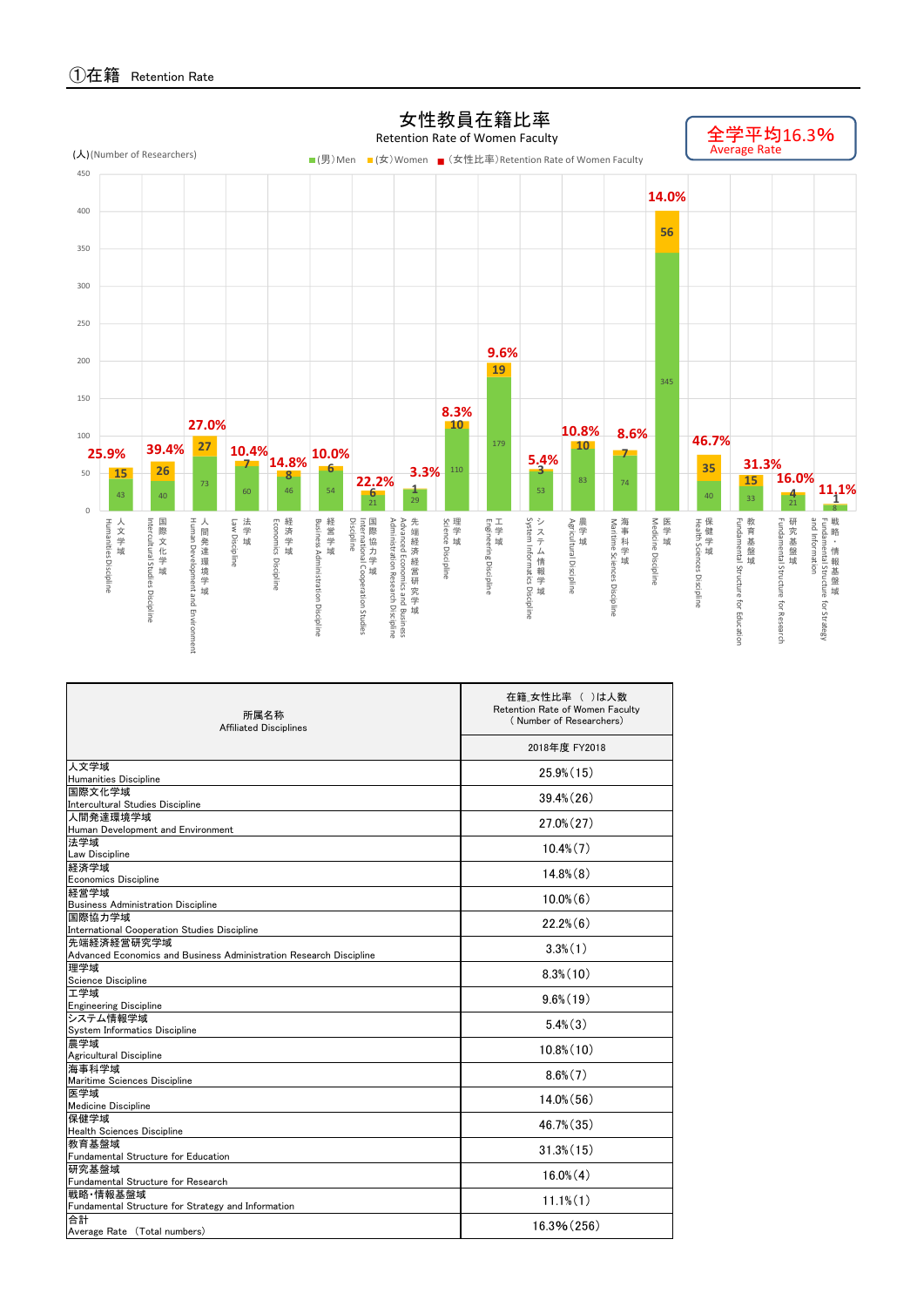

Discipline

Discipline

Discipline

Discipline

Structure

Structure for Research Structure

for Strategy

Education

Cooperation

Studies

Business

Research

Discipline

| 所属名称<br><b>Affiliated Disciplines</b>                              | 在籍(学術研究員含む)」女性比率()は人数<br>Retention Rate of Women Faculty (including<br>Academic Researchers)<br>(Number of Researchers) |
|--------------------------------------------------------------------|-------------------------------------------------------------------------------------------------------------------------|
|                                                                    | 2018年度 FY2018                                                                                                           |
| 人文学域<br>Humanities Discipline                                      | $24.2\%$ (15)                                                                                                           |
| 国際文化学域                                                             | $41.4\%$ (29)                                                                                                           |
| Intercultural Studies Discipline                                   |                                                                                                                         |
| 人間発達環境学域                                                           | $27.7\%$ $(31)$                                                                                                         |
| Human Development and Environment<br>法学域                           |                                                                                                                         |
| Law Discipline                                                     | $10.4\%$ $(7)$                                                                                                          |
| 経済学域                                                               | $14.8\%$ $(8)$                                                                                                          |
| <b>Economics Discipline</b>                                        |                                                                                                                         |
| 経営学域                                                               | $12.7\%$ $(8)$                                                                                                          |
| <b>Business Administration Discipline</b><br>国際協力学域                |                                                                                                                         |
| International Cooperation Studies Discipline                       | $23.3\%$ $(7)$                                                                                                          |
| 先端経済経営研究学域                                                         |                                                                                                                         |
| Advanced Economics and Business Administration Research Discipline | $6.5\%$ $(2)$                                                                                                           |
| 理学域                                                                | $9.8\%$ (13)                                                                                                            |
| Science Discipline                                                 |                                                                                                                         |
| 工学域                                                                | $10.0\%$ $(21)$                                                                                                         |
| <b>Engineering Discipline</b><br>システム情報学域                          |                                                                                                                         |
| System Informatics Discipline                                      | $5.1\%$ $(3)$                                                                                                           |
| 農学域                                                                |                                                                                                                         |
| Agricultural Discipline                                            | $11.2\%$ $(11)$                                                                                                         |
| 海事科学域                                                              | $8.3\%$ $(7)$                                                                                                           |
| Maritime Sciences Discipline                                       |                                                                                                                         |
| 医学域                                                                | $14.7\%$ (60)                                                                                                           |
| Medicine Discipline<br>保健学域                                        |                                                                                                                         |
| <b>Health Sciences Discipline</b>                                  | 47.4% (36)                                                                                                              |
| 教育基盤域                                                              |                                                                                                                         |
| Fundamental Structure for Education                                | $30.6\%$ (15)                                                                                                           |
| 研究基盤域                                                              | $20.7\%$ $(6)$                                                                                                          |
| Fundamental Structure for Research                                 |                                                                                                                         |
| 戦略 情報基盤域                                                           | $11.1\%$ (1)                                                                                                            |
| Fundamental Structure for Strategy and Information<br>その他          |                                                                                                                         |
| Others                                                             | 25.0%(6)                                                                                                                |
| 合計                                                                 |                                                                                                                         |
| Average Rate (Total numbers)                                       | 17.1% (286)                                                                                                             |

②在籍(学術研究員含む) Retention Rate of Women Faculty (including Academic Researchers)